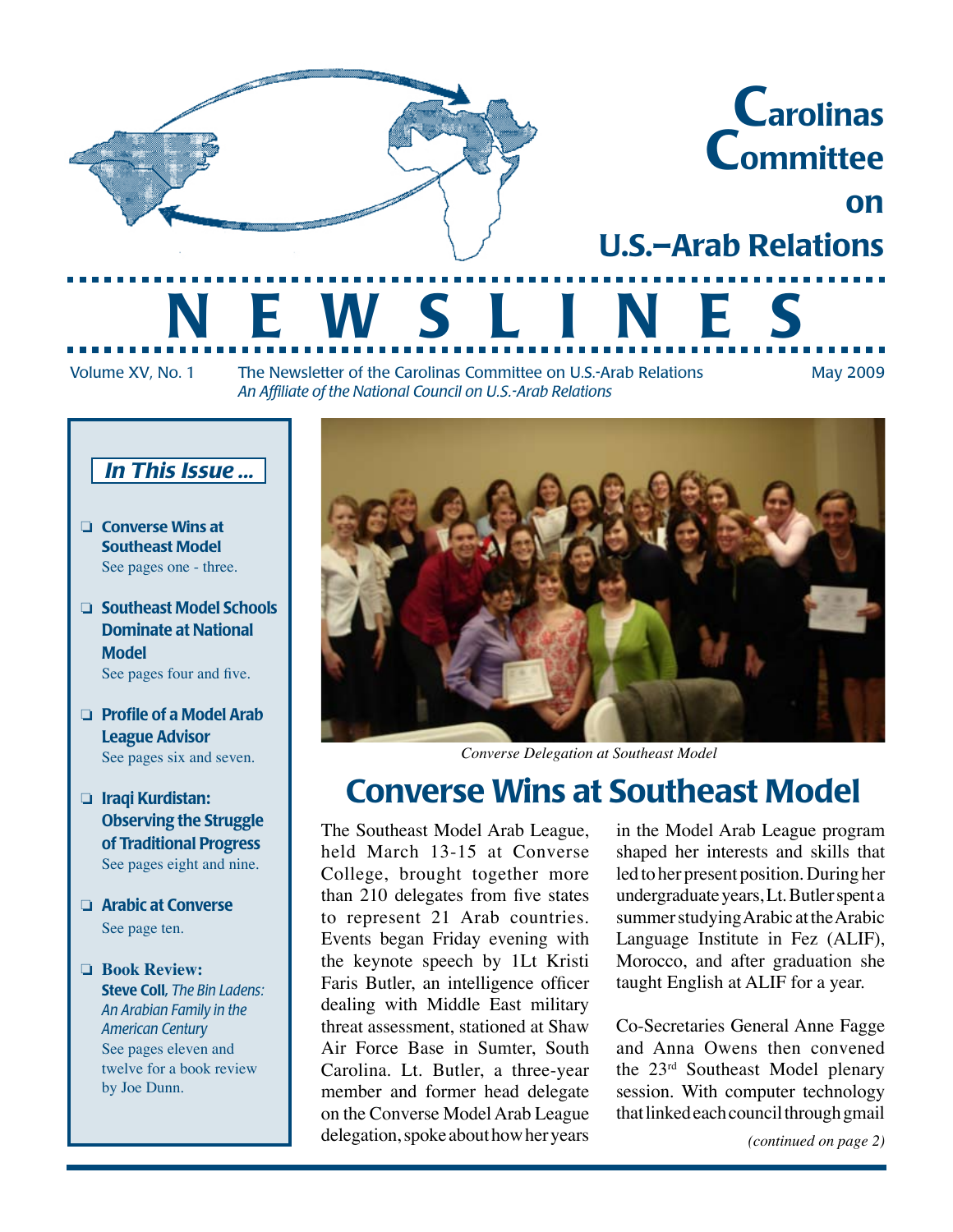

*Zareen Khan speaks at Southeast Model Summit*



*Samantha Nicholson speaks in Joint Defense Council at Southeast Model*



*Special Council on Judiciary composes a resolution*

chat, a central nerve center run by the Chief of Staff in the Model headquarters office, and display of draft resolutions on large screens in each room, the councils flowed with unusual efficiency.

The weekend was filled with lively debate with some delegates from the always-spirited Palestinian Council literally standing on the tables at times to be heard during raucous unmoderated caucuses. The economic plight of Gaza and border control issues was a major issue of concern in this council. The new Special Summit of Arab Ministers of Justice was more subdued as it examined topics such as intellectual property rights, media independence, international human rights treaties, and member states involvement and responsibilities with the International Criminal Court. The Political Council had moments of fractured breakdown, and indeed each council had deep controversies as well as issues of consensus. Students experienced a sound lesson in the difficulties, failures, successes, and triumphs of international diplomacy. Every delegate at whatever level of preparation and expertise had the opportunity to gain immensely from the experience.

As usual the Arab Court of Justice was one of the more interesting venues as it struggled with court cases involving capture at sea and international piracy; a minimum marriage age for women and female children; environmental pollution; the status of Kirkuk in postwar Iraq; and diplomatic recognition of Somaliland.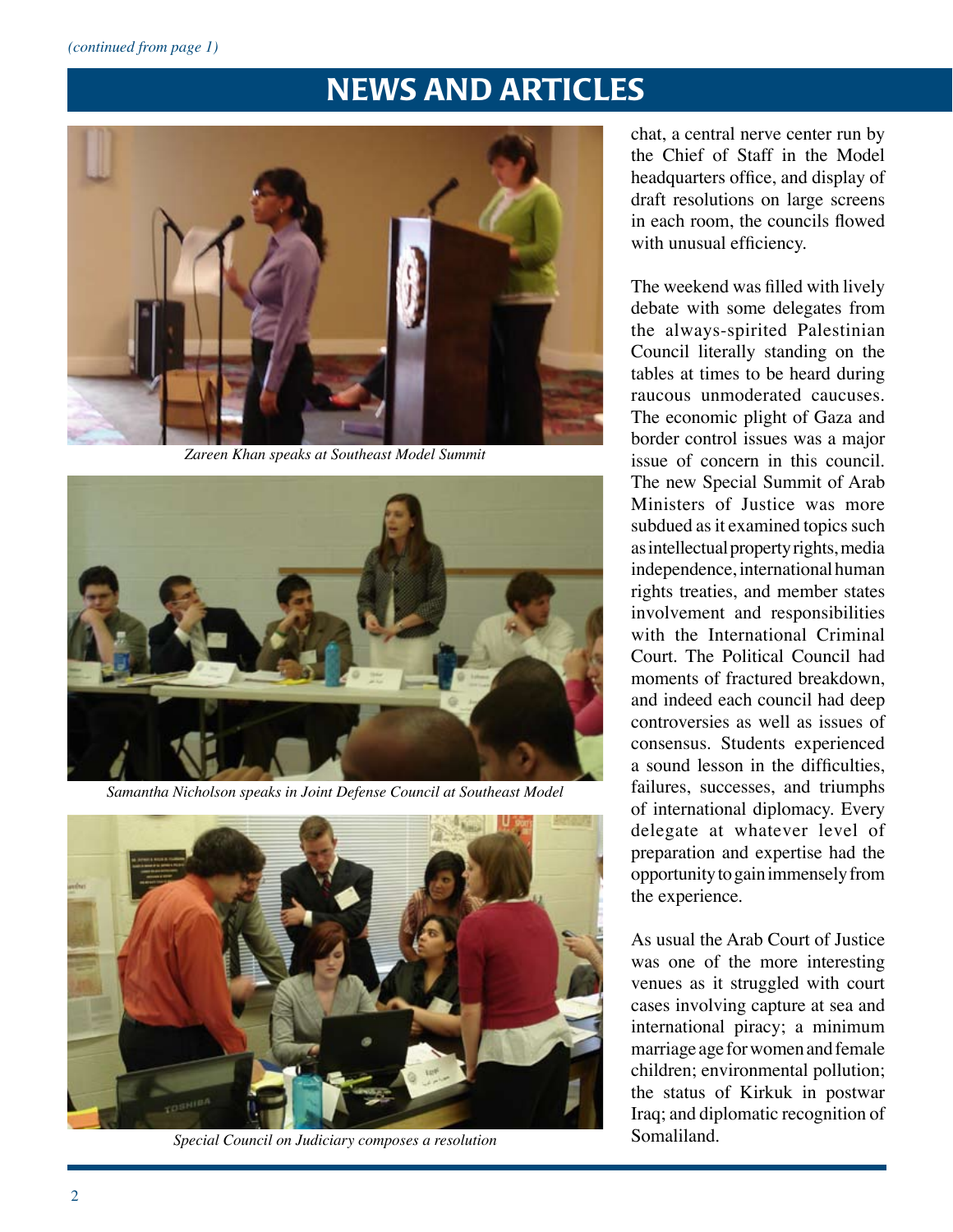On Saturday evening all delegates and faculty sponsors enjoyed a delicious Arab banquet in the Converse dining hall. At the Awards Ceremony following the Summit session, Dr. Thomas Baucom of Jacksonville State University, on the occasion of his forthcoming retirement, was presented the Southeast Model Arab League "Meritorious Service Award" commemorating 15 years of service as faculty adviser bringing a delegation to the model. The Outstanding Delegation Award went to Converse College (Egypt), followed by Northeastern University (Iraq), and Kennesaw State University (Syria). The Egypt delegation took a council award in all seven councils and won two awards on the Arab Court of Justice. Converse's freshman



*Caucusing continues in the hall at break at Southeast Model*

delegation, representing Qatar, also won two awards, including one on the Arab Court of Justice. Honorable Mention awards went to the University of North Carolina— Charlotte (Jordan), Georgia State University (Saudi Arabia), and Mercer University (Lebanon). The faculty awarded the Outstanding



 *Kateyln Ridenour answers questions in the Arab Court of Justice*

Chair to Karlen Senn of Converse College who chaired the Special Summit of Arab Ministers of Justice.

The 24th Southeast Model Arab League will be held next year, March 12-14, 2010 at Converse College.



*Gardner-Webb University in their first year at the Southeast Model*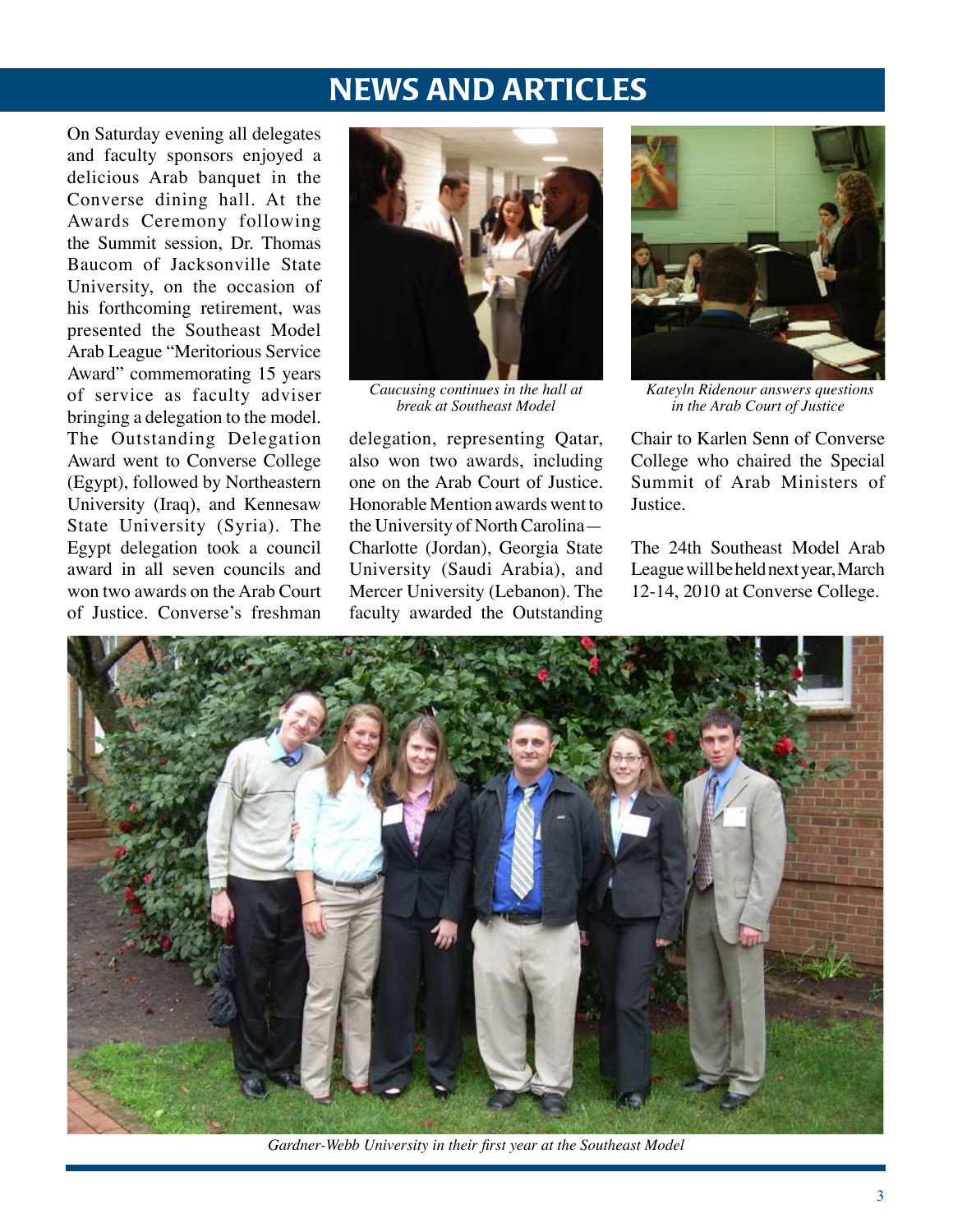

*National Model listens to keynote speaker*

## Southeast Model Schools Dominate at National Model

Southeast Model participant schools dominated the National Model Arab League, held March 27-29, 2009, at Georgetown University. Mercer University (Lebanon), Converse College (Egypt), and Northeastern University (Iraq), fresh from their winning performances at the Southeast Model, swept the first three places at the National Model. The U.S. Military Academy (Bahrain) and University of California at Santa Barbara (UAE) also were cited with awards. Twenty four colleges and universities participated. Besides the 22 schools representing the

22 members of the Arab League, four colleges and universities, including four schools, Northeastern, Converse, York College of Pennsylvania, and George Washington University, contributed delegates to a joint delegation representing the observer nation of Eritrea. The other participating schools were George Mason University (Algeria), University of North Carolina at Pembroke (Comoros), University of Pittsburgh (Djibouti), Northwestern University(Jordan), Hood College (Kuwait), University of Utah (Libya), Virginia Military

Institute (Mauritania), Mount St. Mary's (Morocco), Grand Valley State University (Oman), American University of Cairo (Palestine), United States Air Force Academy (Qatar), Georgia State University (Saudi Arabia), University of Arkansas (Somalia), Miami University (Sudan), Kennesaw State University (Syria), University of Houston (Tunisia), and the University of North Texas (Yemen).

The Model opened with keynote speeches by H.E. Dr. Hussein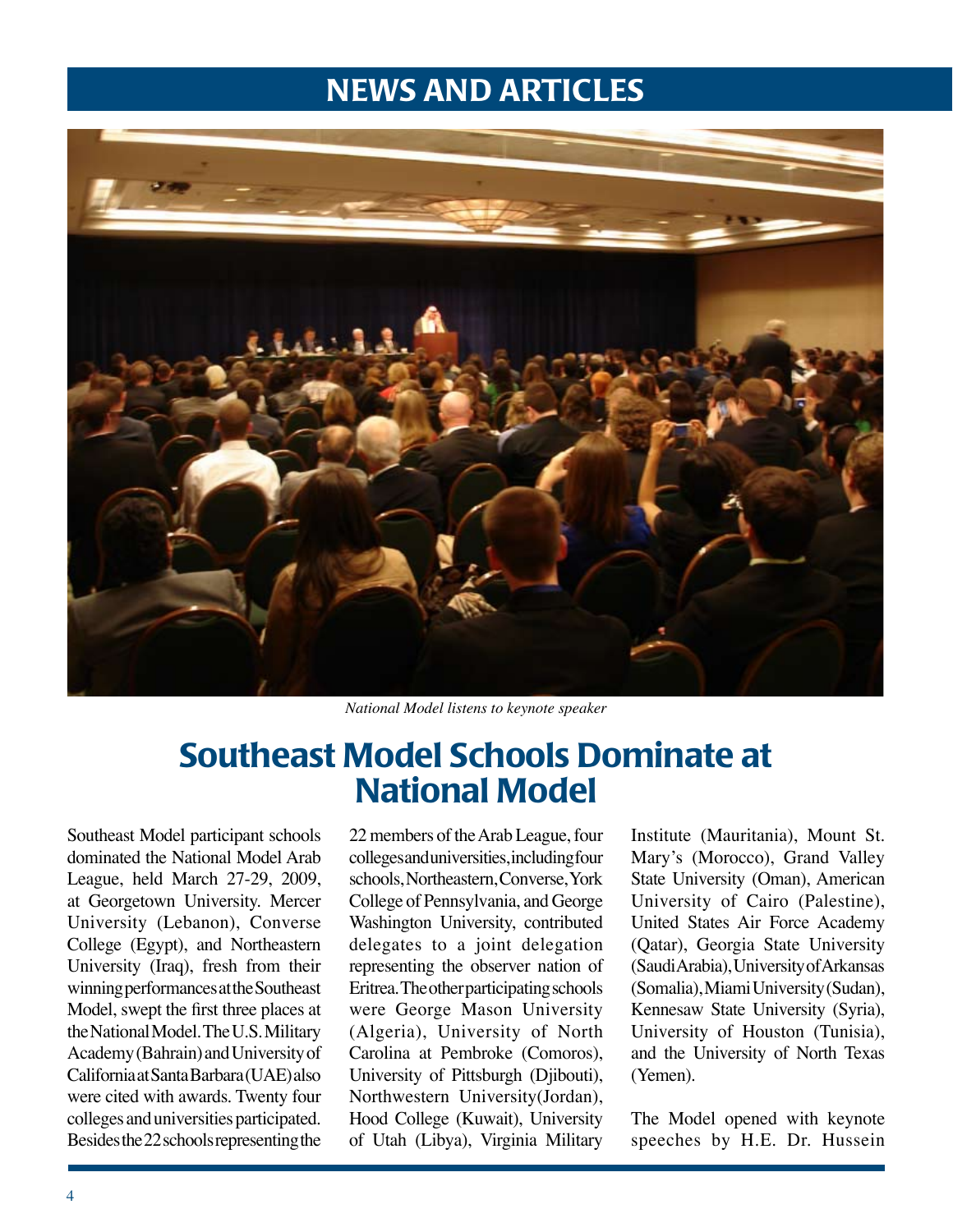Hassouna, League of Arab States ambassador in the United States, and HRH Prince Abdulaziz bin Talal bin Abdulaziz Al Saud, son of HRH Prince Talal bin Abdulaziz, international humanitarian, philanthropist, and exponent of progressive politics. Prince Abdulaziz bin Talan is currently studying in the United States.

The Model's events began with schools attending briefings at the respective embassies that the institution represented. Following three days of spirited debate, the Model closed with the summit session and awards ceremony. Guest speaker at the awards ceremony was the Iraqi ambassador to the United States, H.E. Samir Sumaida'ie, who gave an optimistic assessment of



*Monica Lineberger speaks in Social Council at National Model*

Iraq's progress and future.

The Southeast Model schools will be prominent again at next year's National Model as they will provide more than half of the Secretariat, including the chairs of four of the seven councils, both assistant secretary generals, and the chief of staff.

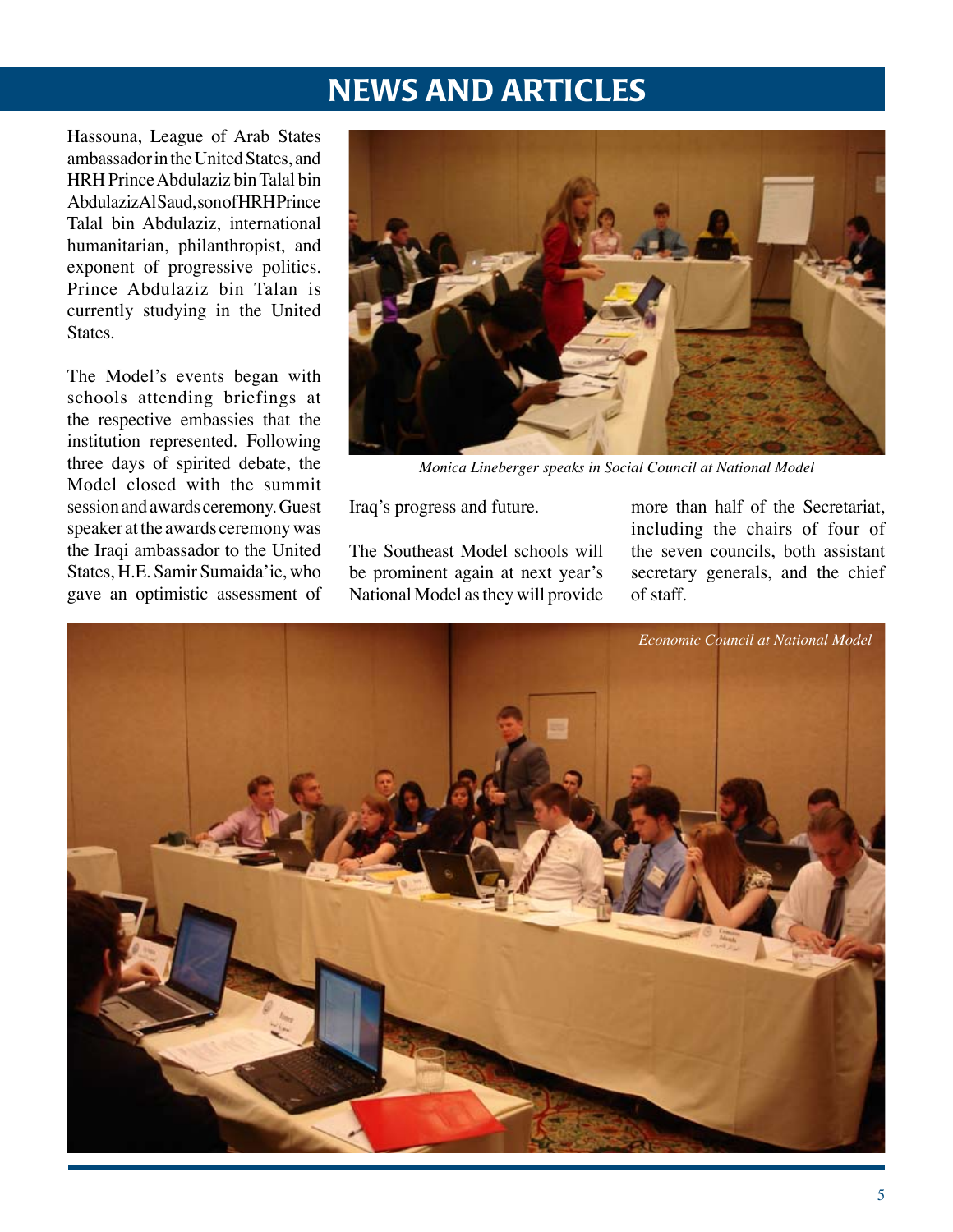# Profile of a Model Arab League Advisor



*Linda U. Morrison*

Model Arab League delegations come in all shapes, sizes, and constituencies, but the most successful programs are led dedicated faculty advisors who devote immense amounts of time and attention to affording students the opportunities that this program provides. The academic rewards for such service are few, the sacrifices great. The individuals who demonstrate this level of dedication to their students should be highly honored. In this issue, we profile two of the most dedicated and effective advisers.

Since her involvement with Model Arab League, Linda U. Morrison has built the Kennesaw State University program into a regional and national powerhouse. Always impeccably prepared, skilled debaters and nego-

tiators, the Kennesaw delegations bring distinction to their school. Few individuals have longer and more experience with Model Arab League than Philip D'Agati. Under his leadership the Northeastern University delegation is always one of the top performers at every model.

The following statements about their experience in the MAL program was at the request of the editor who wishes to profile such exemplary individuals.

#### **Linda U. Morrison** *Kennesaw State University*

Originally from Pittsburgh, PA, I grew up as an "army brat." Living all over the United States and also abroad fostered an early interest in history and international

affairs. After receiving a BA in history from Penn State in 1963, I had begun to plan for a foreign service career. I was sidetracked after meeting my husband of 45 years. Following completion of graduate work at the University of Mississippi, the University of Florida and Emory and having two daughters, I began a 31 year public school teaching career. While I loved teaching my Advanced Placement United States History juniors, my favorite class was a senior elective, Current Issues. Students in this class enjoyed award winning annual participation in both the regional and national high school Model United Nations program. When I retired in 2003, Kennesaw State University's Political Science/International Affairs Department invited me to be part of their adjunct faculty. My duties included being the faculty advisor to the KSU High School MUN and advisor to the college Model United Nations team and the Model Arab League delegation. It has been a perfect fit for a semi-retired life long learner.

Long familiar with model UN programs, I was a novice to MAL. I will always be grateful to Dr. Joe Dunn and other faculty advisors as they were so helpful at my first SRMAL in 2004. Our team developed an organizational structure that has made us successful at every regional and national conference since. This is an extra curricular activity which requires students to meet every Sunday afternoon from 2-5. The team captain runs the meetings according to MAL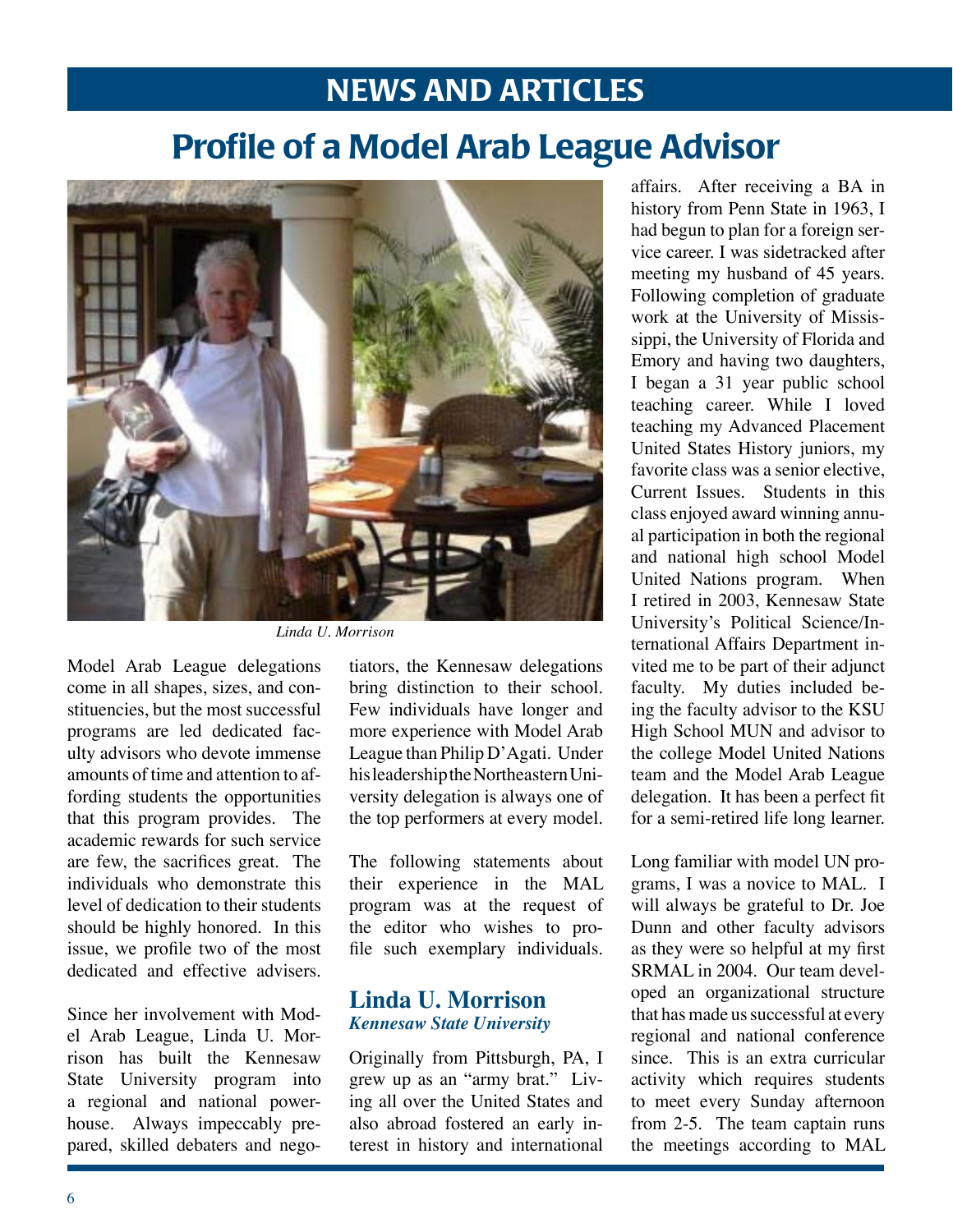

*Philip D'Agati*

rules of procedure. Delegates are self motivated in their research and very active in sharing. Because they are a small group, relative to MUN, they become close friends who frequently meet socially. Old members often join us in preparation meetings and social events. Everyone feels real ownership of the program. The regional conference is our favorite. Over the years, students have made special friends with delegates from other schools. Since we all stay in the same hotel in Spartanburg, it is easy to caucus after hours. The national conference is special especially because we budget extra days in Washington, D.C. to sightsee and meet in briefing sessions with the embassy of the country we are representing. In recent years, we have had a private tour of the capital and a "policy briefing" with Senator Johnny Isakson who is extremely impressed with the students' poise and knowledge. I consider the Arab League experience life changing for most of my students who have little opportunity to travel. The Washington trip is particularly eye opening to our international students. We are fortunate to be

well financed by the Global Society of Kennesaw State University.

#### **Philip D'Agati** *Northeastern University*

My interest in Model Arab League began in 1999 as a grad student at Northeastern University. that time, I was a student of European History and a member of NU's Model UN team. I first began as a TA for the MAL team and then, in Fall 2003, as its official Advisor. I have advised the MAL team from 2003 – 2006, and again from 2007 – present.

Originally, I had very little interest in the history or politics of the Arab world. One of the great benefits of the MAL program is to enliven that spirit of interest. This enthusiasm for a region that was originally uninteresting to me is just one of many things I enjoy imparting on my team. That enthusiasm, coupled with an appreciation for practicelearning form the two principle elements of my team's preparation.

Pedagogically, I have always been a strong supported of Experiential Education. I utilize simulationforms of learning in many of my courses and in turn use more traditional styles of education in them and in the training of NU's Model UN and Model Arab League team. Admittedly, my background in the experiential side of my teaching comes from self-practice. As a student, I was a delegate, chair, and Secretary General of the National MAL. I also founded the Northeast Regional MAL and cofounded the Boston High School

MAL. These experiences form the core of my background as an advisor. As such, while preparing my team and advising it on location, I enjoy offering my students a clearer understanding of their role as diplomats of the Arab World. While this does surprise some of my students, I even participate in a few practices just to maintain a more handson understanding of "delegating."

As an advisor, I also see myself as being committed to all students present at the conference and to the overall success of the conference. It is that spirit of cooperation among teams that make the MAL program a true success. As a part of this, my role as an advisor has included working with students and advisors from the United States Military Academy at West Point, Simmons College, University of Massachusetts at Boston, and Merrimack College to develop new MAL programs for participation at the Northeast Regional and at Nationals.

In service to the Model Arab League program and the National Council, I believe the responsibility of the faculty advisor is to provide all participants with support and guidance when needed. As for my team, the duty of an advisor goes beyond that of imparting knowledge. It includes being a mentor and a friend. It is this dedication that plays one of many key roles in the development of Northeastern's MAL program into a gem of the Political Science department at NU and into one of several respected and dignified teams at the National MAL.

i<br>I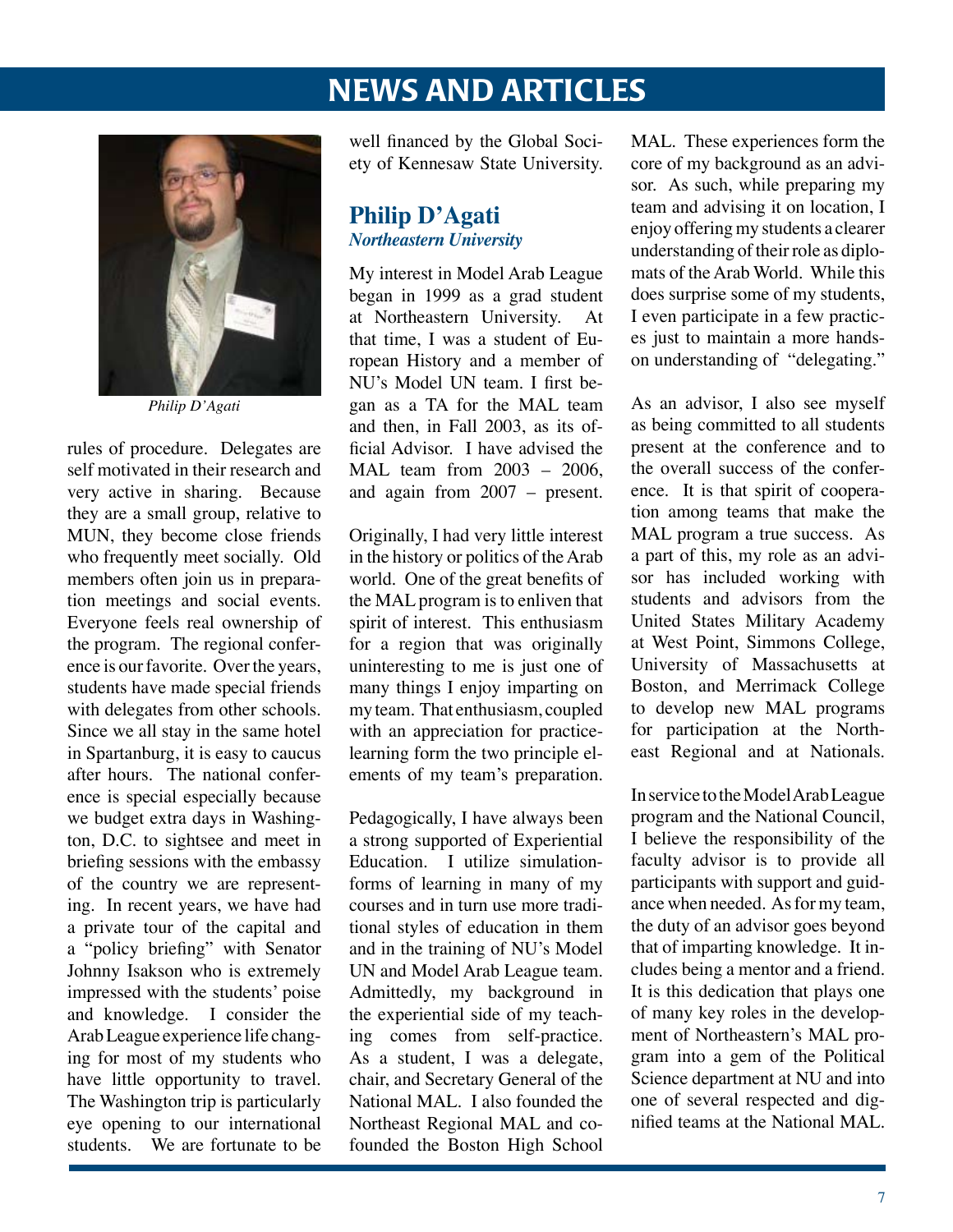# Iraqi Kurdistan: Observing the Struggle of Traditional Progress

I recently returned from six months in Iraq, but not the Iraq one normally hears about on the news or reads about in the papers. I lived in the "other Iraq", known as Iraqi Kurdistan. For most of the estimated 28 million Kurds around the world, the largest ethnic community that has never had their own political state, Kurdistan is a myth, a legend, something their grandparents fought for, their parents imagined, but to most it is not a reality. However, the reality exists in the three northernmost provinces of Iraq, where after the Gulf War and a 1991 UN resolution, the "Northern No Fly Zone" was created. This protective envelop ended Saddam Hussein's postwar effort to destroy the Kurds through the use of poison gas attacks, village razing, assassinations,

#### *Chelsea Jaccard in Kurdistan*



#### *Chelsea Jaccard*

and other indiscriminate forms of murder. Since that time, the Kurdistan Regional Government (KRG) has undergone power struggles and a civil war to emerge as a transitional post conflict society posed for economic and political progress. I was able to work within this system at some of the highest levels of their government.

As the country director for a small consulting firm with two small but high-level projects, I lived in Erbil, the regional capital, and I had access to ministers, members of Parliament, foreign advisors, and many other constituencies in this dynamic situation. It was quite an experience for a 27-year-old woman immediately out of her master's program at American University. Respect was not something automatically granted within these circles; it had to be earned through ones work and the reputation established. Although my company had gained a certain amount of prestige in the region, as the new country director I had to prove myself in an environment where connections are quite personal. The first few weeks were a dizzying schedule of lunches, dinner parties, and meetings to introduce me to all the people that I needed to know. At first I was star struck by dining at the home of the head of the Kurdish Democratic Peoples Party (one of the two main political parties), spending the day with the minister of the department of foreign affairs, or meeting with

the minister of planning and the minister of municipalities. One day I went to play tennis at one of the nicer hotels in Erbil and ended up playing doubles against another government minister. The longer that I was in country, the more these activities became the norm rather than extraordinary.

Iraqi Kurdistan is an anomaly in the morass of the rest of Iraq. Very little violence has occurred within the Kurdish border and no foreigners have been killed or taken hostage. Much of this can be attributed to the Kurds' own *Peshmerga* militia, who maintain tight controls on the borders and track all non-Kurds in the region. I never once felt unsafe while living in northern Iraq. I drove a car, shopped in the stores, walked the streets, and toured the region, including vast unexplored territories that are ripe for tourism. Erbil claims to have been an inhabited city for more than 8,000 years giving it rival claim against Damascus for the honor of being the world's longest continuously-inhabited city. I will leave that dispute to the historians. After spending many afternoons exploring the wonderful Erbil Citadel, the original fortress city that radiates its antiquity from its dirt brick walls, dusty floors, and old iron doors and gates, I am amazed at how some things survive the centuries in tact to tell their story to the present.

I was a Peace Corps volunteer in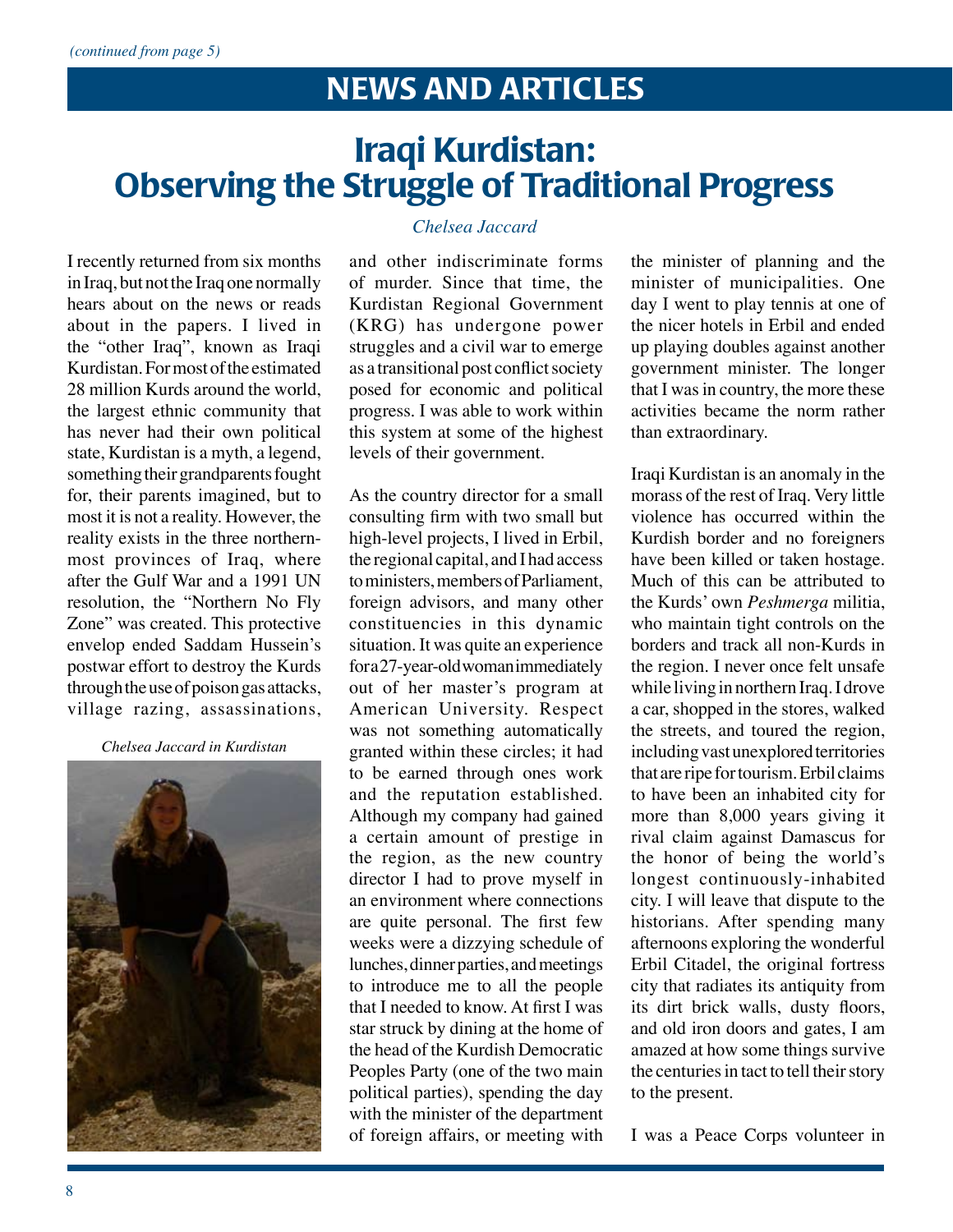northern Ghana from 2003-2005, so this was not my first sustained interaction in a foreign environment, but in Kurdistan I was engaged at a much higher level of activity and responsibility than in my previous experience. The Ghana experience proved invaluable because in all such situations one learns to operate within the cultural context. Progress in Kurdistan, as in all of Iraq, is much slower than westerners want; traditional western standards of efficiency and work ethic are foreign and generally unwelcome. My challenge always was to get work completed without isolating my counterparts, pushing them too hard, or embarrassing them. Although willingness to change exists and progress in northern Iraq is occurring on a pace that to them seems incredible, for Westerners the day to day impediments and the inertia can seem intractable.

On one hand, northern Iraq and Erbil in particular are experiencing a reconstruction boom with cranes and tall skeletons of new luxury hotels and shopping malls dominating the skyline in every direction. On a normal weekend day, I could wander the shopping mall buying clothes or DVD's, stroll through one of the many beautifully maintained parks or gardens, and spend the evening at the world class go cart race track eating pizza and drinking beer. This is certainly not what I expected when I first went to Iraq. Obvious progress towards a more modern democracy is evident in the capital Erbil and the other large cities of Dohuk and Sulaymaniyah.

On the other hand, it is clear that the Kurds are a traditional people.



*Meeting with Kurdish leaders*

Traditional society is the backbone of life in Iraqi Kurdistan, and the battle between modernity and traditional society creates tensions that are readily felt. This makes Kurdistan typical of all of Iraq, the entire Middle East region, and indeed the whole developing world. I experienced age-old Kurdish culture as I traveled outside of Erbil. In one instance, I spent a few nights in a traditional village and celebrated *Eid al Fitr*, the breaking of the fast at the end of Ramadan. I stayed with a quite traditional family that had fourteen children, most of them girls, who all worked tirelessly to make the food and clean up following the celebration. Sleeping on the floor reminded me of my Peace Corps days. But in this most traditional of families, the females were quick to sit down to watch television and DVDs at night while the men went visiting from house to house in the village.

The tensions of progress and tradition will continue to challenge Kurdistan

and all of Iraq. It is my hope that progress can continue without destroying traditional society, the plight of so many exploding cities in the region. Kurdistan affords greater hope than many areas that a balance can be achieved to bring about a better society that blends the past and the future in a model for other parts of the Middle East.

I left Kurdistan when my company's contract ended, but the friendships and contacts I made while there will be with me for years to come.

*\*\*Chelsea Jaccard graduated from Converse College in 2003 with a double major in politics and art. She was a threeyear award-winning member of the Converse Model Arab League program and during her undergraduate years studied Arabic at the Arabic Language Institute of Fez in Morocco and through independent correspondence study at Converse. She continued her Arabic study during her masters degree program in International Peace and Conflict Resolution with a Middle East emphasis at American University in Washington, DC.*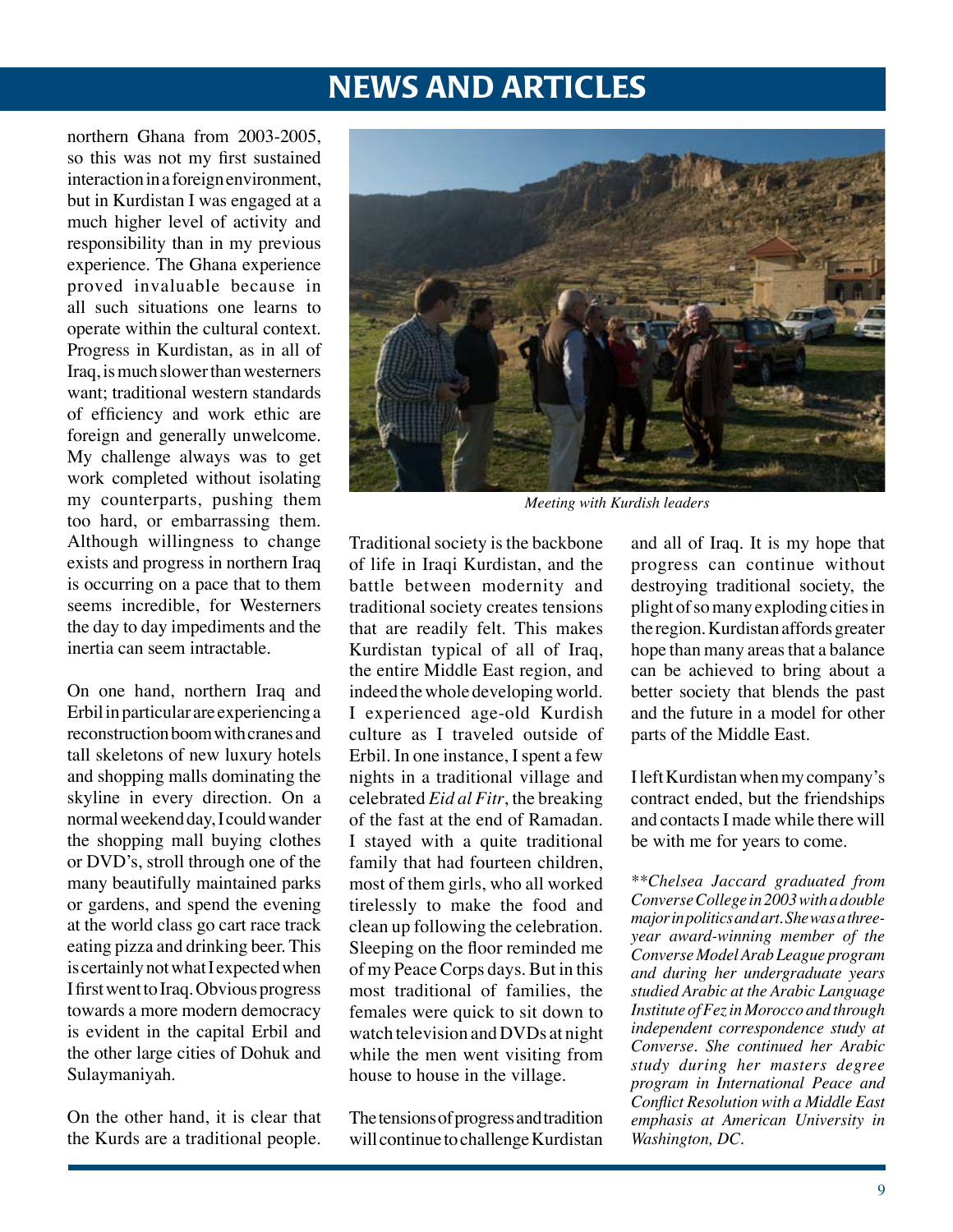Arabic at Converse College



*Mirko Hall*

When Mirko Hall was hired in 2007 to revitalize and build the German language program at Converse College, he didn't realize that his experience many years earlier immediately after he graduated from high school year would be so important to his career. At 18 years old, Hall enlisted in the Army and as a young private was sent to study Arabic at the Defense Language Institute in Monterey, California. Further trained as a linguist and an interrogator, he deployed in 1994 during the Desert Storm Ceasefire Campaign to Kuwait, where he translated U.S. warfighting doctrine into Arabic and Kuwaiti intelligence reports into English for the U.S. Army Training and Support—Kuwait and the Office of Military Cooperation— Kuwait. As a reservist in 1995, he deployed to Guantanamo, Cuba with a Military Information Support Team to run information campaigns for Cuban and Haitian migrants housed at the base. Although he considered

accepting warrant officer status and remaining in the Army, he chose to return to college and completed his undergraduate, masters, and Ph.D. degrees all in German studies at the University of Minnesota. The Army and his Arabic language training seemed to be a part of the distant past. However, when he applied for the position in German language at Converse, the hiring committee found his background in Arabic an added bonus.

The high profile of the Converse Model Arab League delegation at the small women's college of 600 undergraduates translated that a group of students had a strong interest in Arabic language. Over the last decade, several Converse students have pursued Arabic in summer study in Morocco, Jordan, Egypt, and Yemen, and a few students improved their skills through 200-mile roundtrip weekend commutes to work with a tutor in Columbia, South Carolina. Some students who began their study of Arabic in the summer programs continued it in graduate school. See the article in this issue on the student who worked in Kurdistan. Another student continued Arabic in graduate study at the Center for Middle East Studies at the University of Texas, where she taught an introductory Arabic language course. She now employs her skills in the Middle East division of the Congressional Research Office. Another continued her study while teaching English in Morocco before joining the U.S. Air Force and serving as an intelligence officer involved in Middle East air

threat assessment (see other article in this issue). Finally, one former student joined the Air Force after graduation, studied Arabic and Farsi in the military and during her masters at Georgetown University, served three tours in Iraq, and later taught Arabic for the U.S. Military Academy in a summer program in Qatar and as an adjunct faculty member at Texas A & M University.

When the word got out that firstyear Arabic would be available on the Converse campus, the response was enthusiastic. Hall has had to limit his enrollment in first-year Arabic the last two years and strong desire exists for him to offer second-year study. Although his teaching responsibilities in German have made this impossible at the moment, he has provided a few students independent study opportunities to continue the language. At present summer study abroad is the best option available, but Converse hopes in the future to build on the foundation that it has begun in Arabic and offer at least the second year.

As Dr. Hall recently counseled a group of graduate students in cultural studies at his alma mater, "In a challenging job market for languages in academia, one never knows what are the extras that make one attractive for a position. Certainly Arabic served as a bonus for me and I believe for Converse College as well."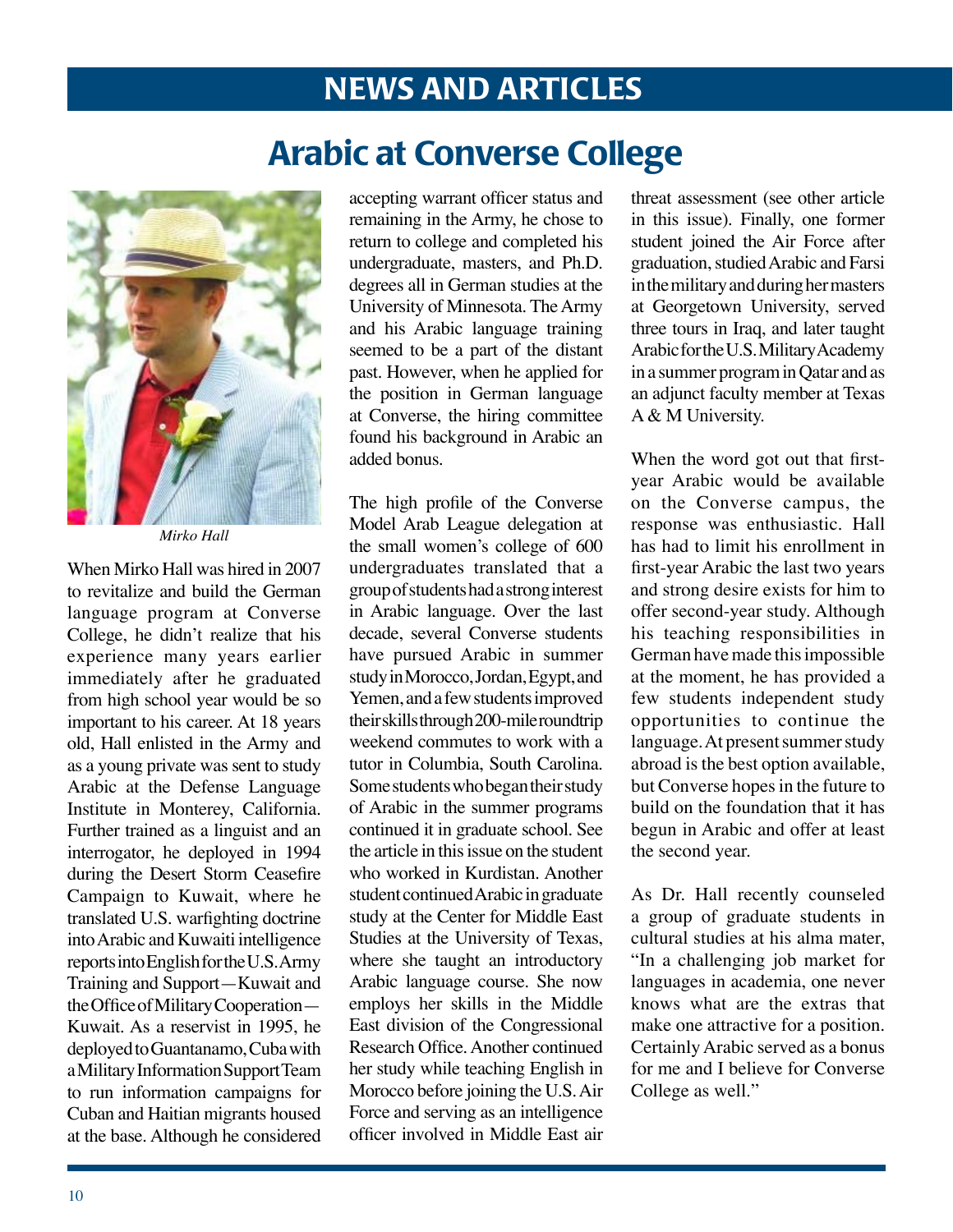## **LEARNING RESOURCES AND OPPORTUNITIES**



Book Review *Dr. Joe P. Dunn Charles A. Dana Professor of History and Politics, Converse College*

Patrick Cockburn, *Muqtada Al-Sadr and the Fall of Iraq* (London: Faber and Faber, 2008)

In the Byzantine politics of current Iraq, the number of players is considerable and their shifting alliances remind one of the various *mujahedeen* forces in Afghanistan. For the novice, understanding all the various factions is overwhelming; and even the more expert student struggles to comprehend the multi-sided mortal conflict among remaining Baathists, al Qaeda, the role of the fanatical anti-Shia Abu Musab al-Zarqawi, secular politicians both indigenous and ex-patriot, and traditional tribal leaders both Sunni and Shia, not to mention the various American military and civilian commands. The Shia side of the equation alone is daunting enough with the interplay between the competing elements, including the Supreme Council for Islamic Revolution in Iraq (SCIRI) under Muhammad

Baqir al-Hakim, the Dawa party, the Sadrist and their Mahdi Army, the secular Shia politicians, the august Grand Ayatollah Ali al-Sistani, who maintains that the clergy should stay out of the political fray, and a host of rival political clerics, including figures such as Sayyid Majid al-Khoei.

Out of all of this, and from very much outside the system, emerged the young, mid-thirties Muqtada al-Sadar, who became one of the major players in the civil war and who is likely to be a factor in the future. Award-winning war correspondent Patrick Cockburn, who has reported from Iraq since 1977, offers the first biographical portrait of the enigmatic voice of millions of poor Shia in the teeming Sadr City ghetto of Baghdad. Like any undertaking penned amidst an every changing situation, the book is not destined to be an ultimate work, but the engaging and often insightful sketch is very useful for anyone who seeks to understand the myriad competing elements in contention for power in post occupation Iraq.

Although himself a relative unknown until the U.S. invasion, Muqtada al-Sadr stemmed from prestigious Shia family roots. He is the fourth son of the highly respected Iraqi cleric, the late Grand Ayatollah Mohammad Mohammad Sadeq al-Sadr, the son-in-law of Grand Ayatollah Mohammad Baqir As-Sadr, and the great grandson of the revered Lebanese cleric Ismail as-Sadr. Muqtada's father and two of his older brothers were murdered

by Saddam Hussein henchmen in 1999, just as his father-in-law had been executed by the Iraqi government earlier in 1980. If this were not enough, Muqtada is a cousin of the Imam Moussa as-Sadr, the Iranian-Lebanese founder of the Amal Movement, who disappeared in Libyain 1978, and is believed to have been murdered by Muammar Qaddafi.

Prior to the assassination of his father, Muqtada was a student in the Najaf *Hawza* or religious seminary, where he was anything but a diligent student of the complexities of Shia law and theology. With his father's death, he turned his attention to his father's network of charities and social services and increasingly he became more political. Because Muqtada lacks the proper religious education and degrees required by Shi'a doctrines, he does not claim the title of *mujtahid* or senior religious scholar, but he does invoke certain legitimacy as a *sayyid (*direct descendants of Muhammad).

Beyond Muqtada's background, Cockburn traces the history of Saddam's repression of Shias and the internal struggles within the various elements of the Shia community. One important incident is the murder of Sayyid Majid al-Khoei, who was a favorite of the United States and a family rival of the Sadrs. This atrocity has been linked to orders from Muqtada, and Cockburn indicates that he is not convinced by the Sadrist argument that they were not responsible. But Cockburn admits that in this case and many others, the Mahdi